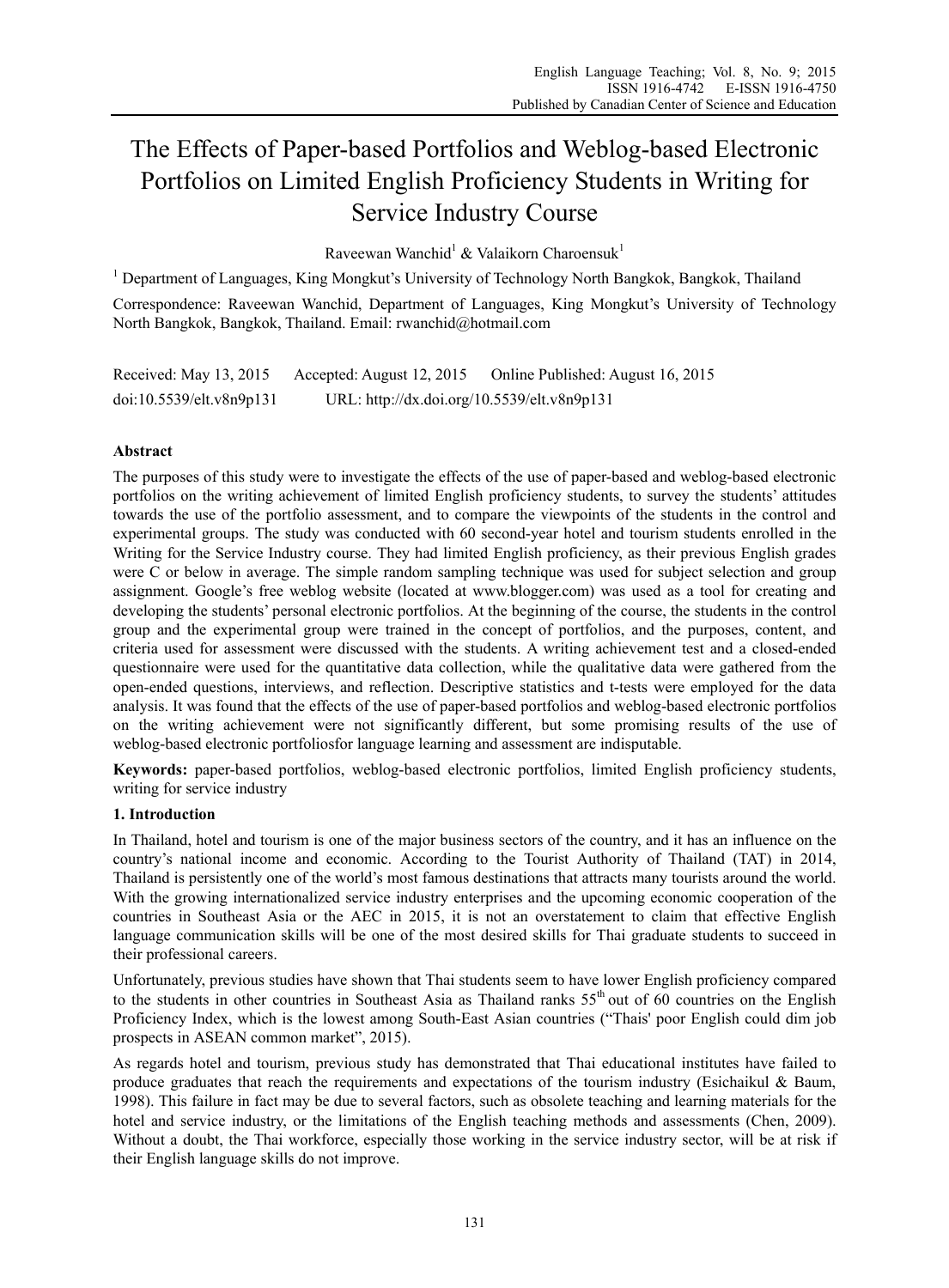In tourism enterprises, English writing is considered an important means of communication for getting ideas or messages across to other business acquaintances (Leong & Li, 2012). Interestingly enough, among the four English skills, writing seems to be the most challenging skill since it requires extensive and specialized instruction and practice (Grabe & Kaplan, 1996; Hyland, 2003). Apart from the complexity of the writing skill itself, the problems of English writing instruction seem to multiply with limited English proficiency students due to their insufficient English knowledge and practice, negative learning beliefs, and dull learning experiences.

In order to prepare the students for the real world of work, English for specific purpose has a vital role to play to train students in the required English skills for their future career. For ESP writing courses, the types of written texts are different in terms of social contexts, audiences, and the purposes of the different types of written texts. It appears that the concepts of product-based and process-based writing approaches seem to be insufficient to teach the students explicitly the particular structures and grammatical forms of the target texts. Therefore the genre-based approach, according to which writing ability can be achieved through explicit writing instruction (Hyland, 2007), and the teaching-learning cycle suggested by Feez (1998) composed of five main stages—1) building the context, 2) modeling and deconstructing the text, 3) joint construction of the text, 4) independent construction of the text, 5) and linking related texts, are implemented as the core teaching philosophy in the Writing for Service Industry course, which is the focus of this paper. The course objectives are to enhance the students' ability in writing for the business correspondence pertaining to their future work, to increase their confidence in business writing, and to encourage students to be independent learners.

Therefore, the traditional assessment, focusing on students' scores and grades on their writing products or exams while paying less attention to the students' learning progress or improvement is obsolete and cannot support the students' achievement of the course goals. In order to avoid a negative washback, the impact of assessment on language teaching and learning, the conformation of the writing instructional method, course goals and objectives, and learning assessment should be of primary concern (Brown & Hudson, 1998). Therefore, the traditional testing method seems to be a mismatch the conceptual underpinning of the course.

With less exam-centric assessment, portfolios are considered an alternative method of assessment and are widely used for writing assessment due to their ability to measure cognitive skills and affective attributes of the learners. Previous studies have shown that portfolio-based assessment provides authentic and meaningful collection of student work and accurately demonstrates the achievement or improvement of the students (Ekbatani& Pierson, 2000; Hamp-Lyons & Condon, 2000; Lipton, 1997). 1997).

In the Internet age, the influence of computer technology has become an integral part of teaching and learning, so it also changes the form of traditional assessment to electronic forms such as integrating computer-mediated communication. Babaee and Tikoduadua (2013) affirmedthat electronic portolios tend to promote the students' refective ability, collaboration, self-and peer-assessment, and self-regulation. Further, social media and virtual learning for modern learners have grasped many researchers' interest as match the learning styles of generation net students.

As there is increasing attention in using electronic portfolios in EFL worldwide, so its design, development, and evaluation should be thoroughly investigated to maximize its benefits in the EFL context (Aliweh, 2012). Research concerning portfolio at the college and university level is limited, although it is increasing used in colleges and university level (Saad& Noor, 2007). Little research has been carried out on the use of portfolios in the English course at the university level in Thailand, especially in ESP writing courses. Based on the rationale of the study previously discussed, it is therefore worth the time and effort to investigate the effect of the use of traditional portfolios and weblog-based electronic portfolios with limited-level English proficiency students on their writing achievement and to study the students' attitudes in using the types of portfolios they experience in a writing for the service industry course for learning and assessment.

## **2. Literature Review**

## *2.1 Portfolio as an Alternative Assessment of Writing Instruction*

Concerning writing instruction, negative results of the traditional testing method have been found, such as the inability to measure cognitive ability and affective contributes, the limits to providing true and rich information about an individual's growth, the cause of students' anxiety and stress, and the lack of students' motivation to evaluate their own learning. As a result, a new form of learning assessment underpinned by the constructivist learning approaches or alternative assessment has been developed, as it is believed that instruction should correspond with the assessment in order to create meaningful and significant learning in a constructivist learning environment in real world situations (Mitchel, 1992). There are many types of alternative assessments, such as oral presentation, peer assessment, and self-assessment, but portfolios seem to be widely used in writing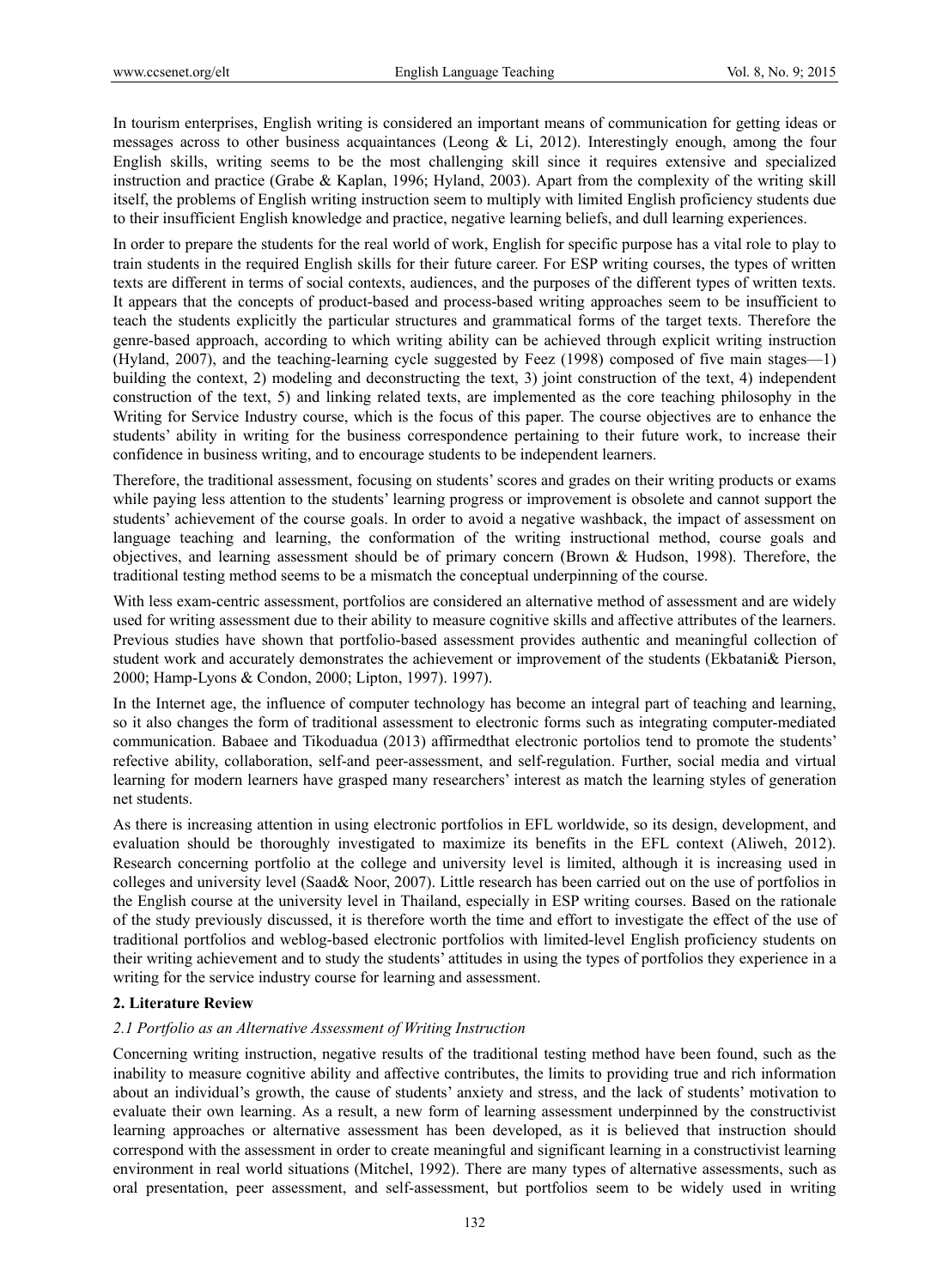instruction for both ESL and EFL contexts. The portfolio is a purposeful collection of the students' work that can examine and measure the individual learner's efforts, progress, and achievement by documenting the process of learning or changes as they occurs in one or more areas over time. In fact, portfolios can be categorized according to the nature of assessment and its main purposes. For example, Cooper and Love (2001) categorized portfolios according to two main types: formative and summative, while Wang (2009) divided portfolios into three main types in line with different purposes: showcase portfolios, collection portfolios, and assessment portfolios. Interestingly enough, the mediums for portfolio development vary due to the influence of technology.

## *2.2 Traditional Portfolios and Electronic Portfolios*

The transition from paper-based to electronic based portfolios is increasingly prominent. In the Internet age, computer technology has a vital role to play in English language instruction, so the urge for innovative English language teaching and assessment exists, as the previous research has shown that it has positive effects on the students' learning.

According to Barrett (2006), a portfolio is a collection of work that a learner has collected, selected, organized, reflected upon, and presented to show his or her understanding and growth over time. Additionally, it contains a learner's reflection on the individual pieces of work (artifacts), and an overall reflection on the story that the portfolio tells. Previous studies have confirmed that portfolios are better predictors of students' performance in an authentic situation, improve students' higher order thinking skills (DeFabio, 1993; Jamentz, 1994; Tillema, 1998), empower students to be more actively engaged in the learning process and take control of their own learning (Blake et al. 1995; Paulson et al. 1991; Valeri-Gold, Olson, & Deming 1991), improve their learning achievement (Winograd, 1995), and provide a continuous and ongoing record of students' progress.

Due to the advancement in information and communication technologies, the use of electronic portfolios has received considerable attention and has become more widespread (Barrett, 2000). Generally speaking, electronic portfolios contain the same types of information as paper portfolios, but the main difference is that electronic portfolios use technologies such in various media form such as CDs, DVDs, the Web, audio, video, graphics, and texts (Abrenica, 2009).

| Criteria                          | <b>Paper-based Portfolios</b>                                                                                          | <b>Electronic Portfolios</b>                                                                                   |
|-----------------------------------|------------------------------------------------------------------------------------------------------------------------|----------------------------------------------------------------------------------------------------------------|
| Place for portfolio development   | students'<br>The<br>work<br>is<br>assigned, assessed, and stored on<br>scrapbooks, paper folders, or paper<br>binders. | The<br>students'<br>work<br><i>is</i><br>assigned, assessed, and stored on<br>the computer or a website.       |
| Type of communication             | One way communication<br>٠                                                                                             | communication<br>Two<br>way<br>٠<br>(without)<br>time<br>and<br>place<br>restrictions)                         |
| Audience                          | Teachers and classmates<br>$\bullet$                                                                                   | Teachers, classmates, parents,<br>employers, and others                                                        |
|                                   |                                                                                                                        | A privacy feature to limit the<br>audience                                                                     |
| Level of interaction              | interaction<br>and<br>Less<br>٠<br>negotiation of meaning                                                              | interaction<br>More<br>and<br>of<br>negotiation<br>with<br>meaning<br>unlimited participation online           |
| Feedback and assessment condition | Handwritten<br>feedback<br>and<br>assessment of papers                                                                 | Typewritten feedback<br>and<br>$\bullet$<br>assessment by posting on students'<br>electronic portfolio website |
| Rate of response                  | Less immediate response from<br>$\bullet$<br>teacher and peers                                                         | More<br>immediate<br>response<br>$\bullet$<br>from teacher and peers                                           |
| Communication environment         | Less support and lack of a<br>$\bullet$<br>sense of learning community                                                 | Greater support and sense of<br>$\bullet$<br>learning community                                                |

Table 1. The main characteristics of paper-based portfolios and electronic portfolios (adapted from Wanchid, 2011)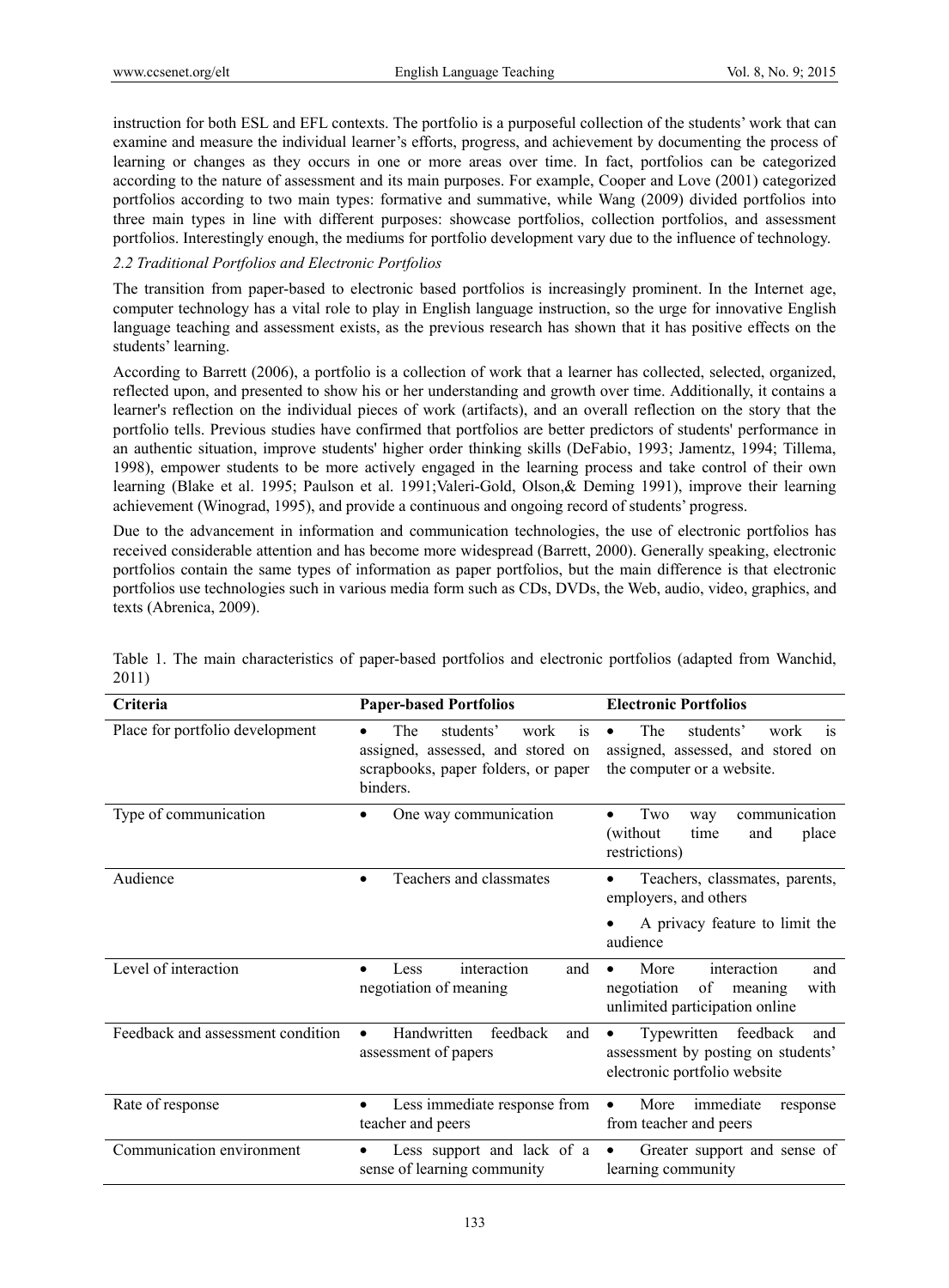| Degree of cultural barriers  | Greater cultural barriers in<br>of<br>face-to-face<br>terms<br>communication,<br>response<br>peer<br>process, and teacher feedback | Fewer cultural barriers                                                                                                                               |
|------------------------------|------------------------------------------------------------------------------------------------------------------------------------|-------------------------------------------------------------------------------------------------------------------------------------------------------|
| Other facilities             | No other facility supports                                                                                                         | facilitated<br>Writing<br>by<br>computer technology functions,<br>such as cutting and pasting.                                                        |
|                              |                                                                                                                                    | Allowing students to collect<br>and organize their portfolios in<br>many media such as audio, videos,<br>graphics, and texts (Barrett, 2005).         |
| Content permanence           | Fewer potential feelings of<br>٠<br>content permanence                                                                             | Greater potential feelings of<br>content permanence                                                                                                   |
|                              |                                                                                                                                    | High<br>of<br>sense<br>pride,<br>satisfaction, and accomplishment<br>(Champbell& Schmidt, 2005)                                                       |
| Portability and sharing      | Difficult to carry to share<br>$\bullet$                                                                                           | Easy to carry, share, and<br>$\bullet$                                                                                                                |
|                              | Lost easily and difficult to<br>retrieve<br>the<br>or<br>create<br>same<br>documents                                               | transport to a new system (Barrett,<br>2005)                                                                                                          |
| Information accessibility    | Not convenient for many<br>readers to access the content at a<br>time                                                              | Easier to get access to the<br>information<br>and<br>for<br>content<br>audience/less time consuming (Al<br>Khatani, 1999)                             |
| <b>Skills</b>                | No requirement of computer<br>literacy skills                                                                                      | Multimedia technology skills<br>$\bullet$<br>More<br>general<br>literacy<br>communication<br>and<br>problem-solving skills (Abrami&<br>Barrett, 2005) |
| Assessment                   | for<br>Inconvenient<br>both<br>$\bullet$<br>formative<br>summative<br>and<br>assessments                                           | Convenient<br>for<br>formative<br>assessment                                                                                                          |
|                              | Need more effort to revisit<br>and refine students' work                                                                           | Revise/adapt teacher's lesson<br>plan<br>Revisit and refine students'<br>work                                                                         |
| Organization and Maintenance | Require physical space for<br>$\bullet$<br>storage<br>Inconvenient to search, edit,<br>or update.                                  | Easy to organize, maintain,<br>٠<br>search, edit, link, store, reflect on,<br>and update (Babaee, 2012)                                               |
| Cost                         | No extra cost except papers,<br>files, or folders.                                                                                 | Inexpensive<br>after<br>software<br>$\bullet$<br>installment, but no expenditure if                                                                   |
|                              | Other costs such as time and<br>transportation fees                                                                                | free weblogs and social networking<br>sites are used.                                                                                                 |

As the English language-learning paradigm has shifted to a learner-centered approach, the learning process of the students has gained considerably attention from educators. In a writing class, the writing instruction and the writing assessment should keep pace with this move. When the process writing approach is employed, a mismatch can be encountered if a writing instructor does not take the writing process of the students into account. It would be meaningless to let the students practice writing many drafts, incorporate feedback, and not reflect on what they learn through these various stages.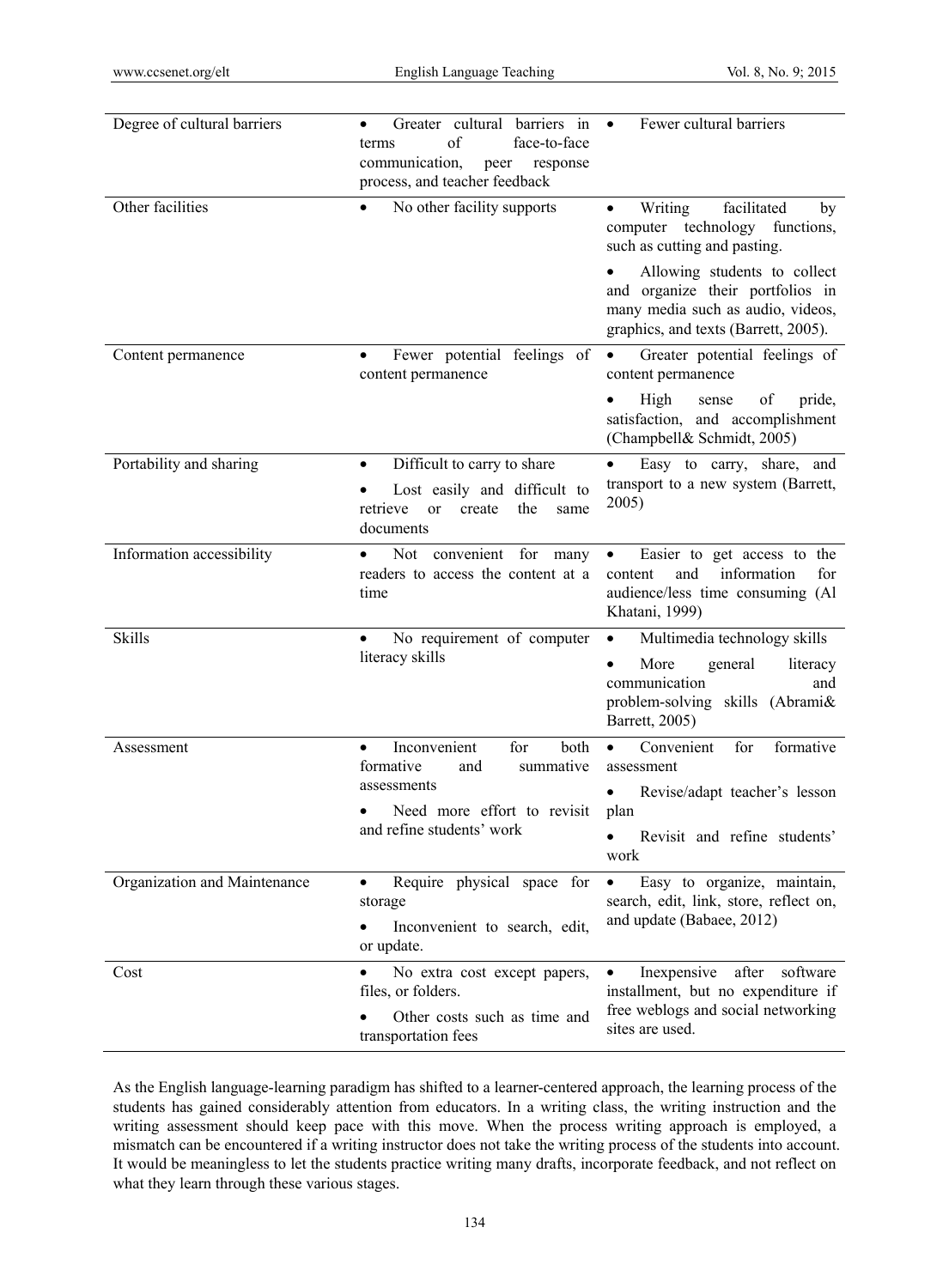In Table 1, the different characteristics of paper-based portfolios and electronic portfolios are illustrated. It could be said that the advantages of the electronic mode outweigh the traditional mode in various aspects, especially regarding the convenience of portfolio development without place, time, or space restriction. The electronic mode also enhances student-student interaction, provides immediate response from teachers and friends, and facilitates peer feedback activities in the process of writing without face-to-face confrontation, which may lessen the quality of comments from peers due to the Thai culture. The electronic portfolios also serve the different learning styles of the students and the students have a greater sense of pride, satisfaction, accomplishment, and ownership as their work is shown in public. Due to the many outstanding benefits of electronic portfolios in learning, the transition from paper-based portfolios to electronic portfolios seems to have become a reality in EFL learning worldwide. However, a number of previous research results yielded no significantly-different effects of these two different modes regarding the students' learning outcomes (Aliweh, 2012). As a result, more studies are needed to confirm the results and to extend the body of knowledge for English language instruction and assessment. In Thailand, the use of portfolio assessment is limited, especially the tertiary level, and it is less likely to find research on the use of portfolios in writing for business correspondence. Therefore, this research aims to fill this gap, and discusses whether this alternative assessment can be used in English for business writing courses.

## **3. Research Objectives**

1) To investigate the effects of the use of paper-based and weblog-based electronic portfolios on the writing achievement of limited English proficiency students

2) To survey the students' attitudes toward the use of the portfolio assessment they experienced

3) To examine whether the students' attitudes toward the portfolios they experienced are significantly different

## **4. Research Questions**

1) Are there any significant effects of the use of paper-based portfolios and weblog-based electronic portfolios on the writing achievement of limited English proficiency students?

- 2) What are the students' attitudes towards the types of portfolios they experienced in the writing class?
- 3) Are the students' attitudes towards the types of portfolios they experienced significantly different?

## **5. Research Hypotheses**

1) There are no significant effects of the use of paper-based portfolios or weblog-based electronic portfolios on the writing achievement of limited English proficiency students at the 0.05 level.

2) The students have positive attitudes towards the type of portfolios they experienced in the writing class.

3) The attitudes of the students towards the types of portfolios they experienced are not significantly different at the 0.05 level.

## **6. Method**

The design of this study was experimental and was composed of one control group and one experimental group. The use of different types of portfolios was the independent variable, while writing achievement was the dependent variable of this study. The students in the control group used paper-based portfolios with all of their writing assignments, and writing reflections were hand written, while the students in the experimental group used a weblog for developing their electronic portfolios for their learning and assessment. Both groups were taught with the same instructor using the same teaching methodology, strategies, activities, and materials.

## *6.1 Subjects*

The population was 80 Thai second-year undergraduate hotel and service students enrolled in Writing for the Service Industry as a required course at KMUTNB during the second semester of academic year 2014. The students' age range was 20-22. It was assumed that they had limited general English proficiency since they passed English I and II with average grades, ranging from C to D. The samples of this study were 60 students who were randomly selected from the population. According to Krejcie and Morgan (1970), a sufficient sample size with a reliability of 95% and errors not exceeding 5%, out of 80 as the number of population should be about 66, but the subject of this study was 60. However, the sample size is considered sufficient as the minimum of 30 individuals per group is recommended for experimental study (Fraenkel&Wallen, 2000). As a result, there were 30 students in the control group and 30 students in the experimental group. To ensure that the students in the two groups were homogenous in terms of general English proficiency before the experiment, a mechanical matching design based on the students' average English scores with random group assignment (Fraenkel and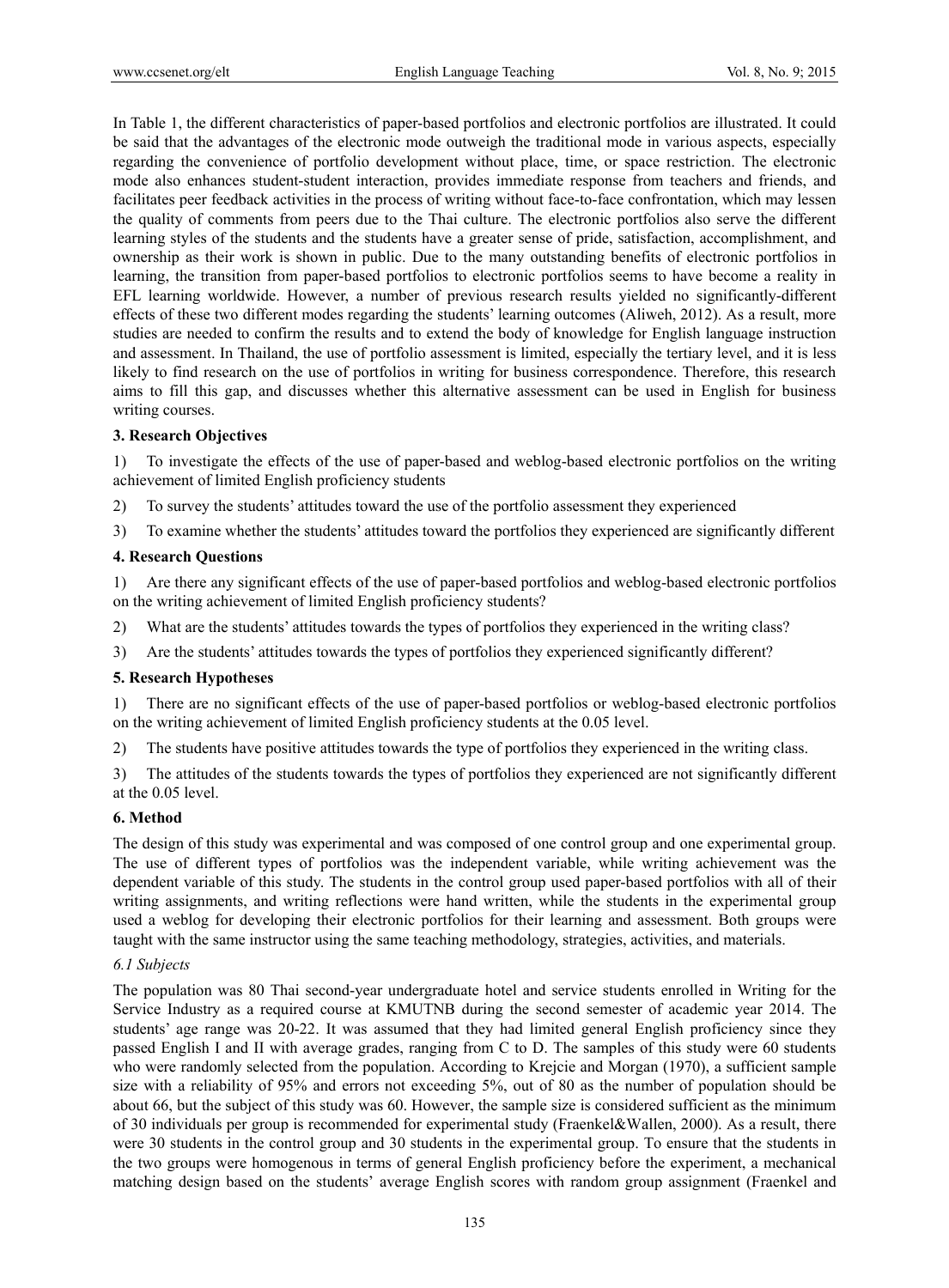Wallen, 2000) was utilized. The independent samples t-test and Mann-Whitney U test were used to confirm that the two groups were statistically comparable prior to the treatment.

The instructor had to commute about 3 hours from Bangkok to the Prachinburi campus to teach the course, and the teacher met the students once a week or 3 hours for each group. Out-of-class interaction seldom occurred due to the constraints of this teaching and learning context. However, they have to enroll this required course to meet the requirements of their program curriculum. This course is ESP designed for preparing them to achieve the writing ability for their future career.

## *6.2 Instruments and Data Collection*

A writing achievement test, a questionnaire, a semi-structured interview, and reflection were used in the study. The test aimed to measure the students' writing ability before and after taking the course. It was composed of 4 main parts: error identification, error correction, completion, and writing and responding to a complaint letter. The content of the test was related to different text types of writing for business correspondence in the service industry studied in the course. The students had to complete all of the test tasks within 3 hours. For business letter writing part, the assessment criteria for letter writing is divided into four majors writing components: organization, content, appearance, and language use, with each one having four rating level: exemplary, accomplished, developing, and beginning. The analytic scoring was applied as the rubric of evaluation due to its outstanding usefulness, high validity and washback feature (Hyland, 2003). The questionnaire was designed to elicit the students' responses regarding their attitudes toward the type of portfolio that they experienced by using five-point Likert scales ranging from strongly disagree (1) to strongly agree (5). Both of the instruments were distributed to the students at the end of the course. T-test and descriptive statistics were used to analyze the data. A semi-structured interview and writing reflection were applied to gain more in-depth data. The research instrument used in this study was validated by 3 experts and piloted before the main use, and the Index of Item Objective Congruence (IOC) was 1. The reliability of the questionnaire calculated by Cronbach Coefficient Alpha, SPSS version 11.5, was 0.79.

*6.3 The Experimental Process* 

| <b>Phases</b> | <b>Activities</b>                                                                                                                                                                                                                                                  | <b>Weeks (1-15)</b> |
|---------------|--------------------------------------------------------------------------------------------------------------------------------------------------------------------------------------------------------------------------------------------------------------------|---------------------|
| I             | The course explanation, objectives, and evaluation were 1<br>introduced to the students. The students in the control group and<br>the experimental group took the pre-test.                                                                                        |                     |
|               | In both control group and experimental group, the use of 2<br>portfolios was introduced to the students. The objectives, content,<br>and scoring rubric of the portfolios were also discussed and set.                                                             |                     |
|               | The students in the experimental group were trained in how 3<br>to construct their personal electronic portfolio by using a weblog,<br>while the students in the control group were trained in how to<br>develop and collect their work in paper-based portfolios. |                     |
| П             | The students developed their own portfolios by collecting the<br>assignments, writing reflections, and other work such as peer<br>feedback and teacher feedback, first draft, and subsequent drafts<br>of their writing.                                           | $4 - 14$            |
| Ш             | The students took the post-test and answered the 15<br>questionnaire. Additionally, 20 students—ten from the control<br>group and ten from the experimental group—were randomly<br>assigned to the interview session.                                              |                     |

Table 2. The experimental process

*<sup>6.4</sup> Data Analysis* 

<sup>6.4.1</sup> In order to answer the first research objective, investigating the effects of paper-based portfolios and weblog-based electronic portfolios on the students' writing achievement, the independent samples t-test analysis was used.

<sup>6.4.2</sup> For the second research objective, surveying the students' attitudes towards the type of portfolios they had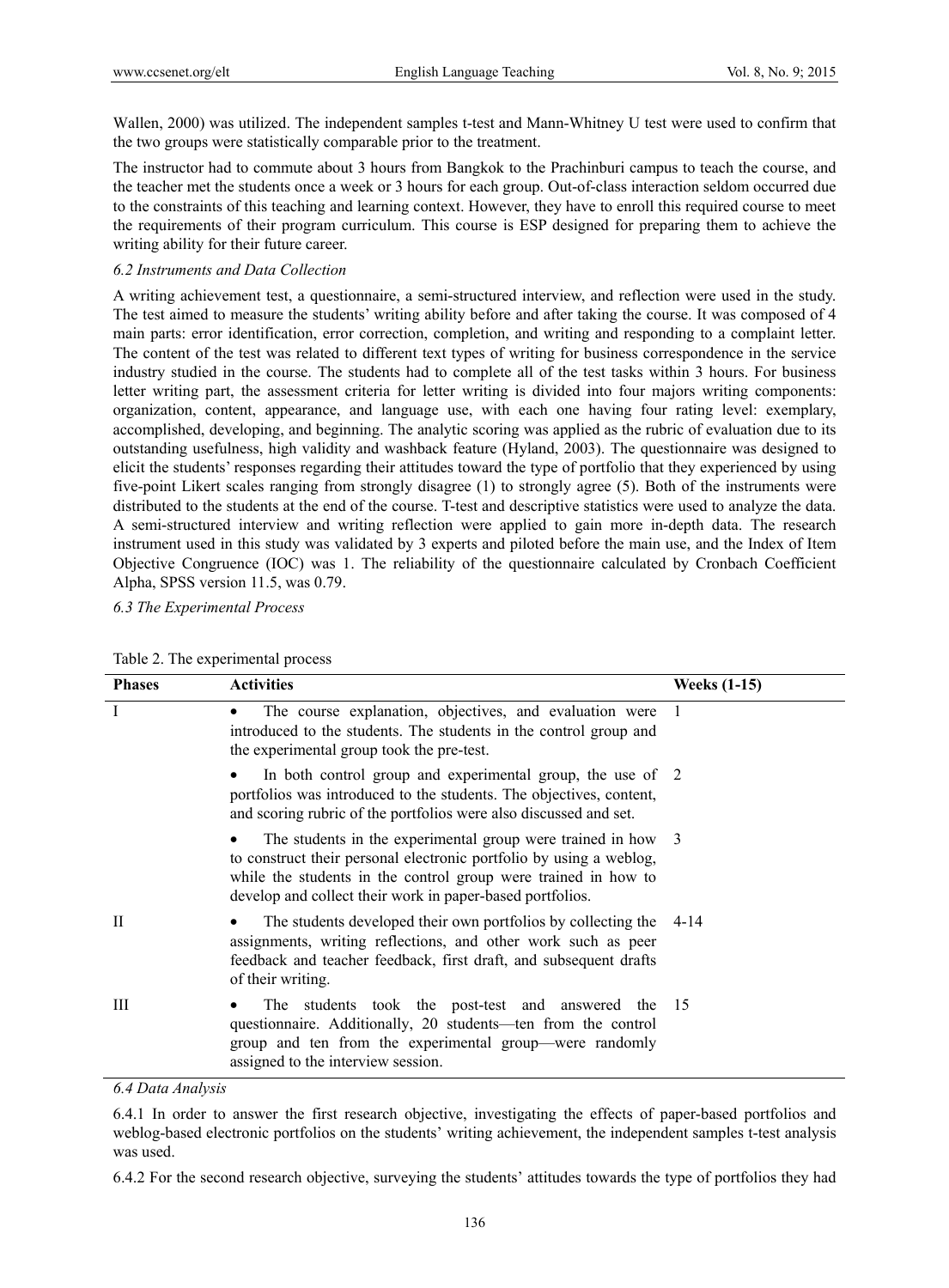experienced, the mean score of the total sample responses for each item and its Standard Deviation (S.D.) was calculated. Additionally, the data from the open-ended questionnaire and interview were analyzed and categorized under positive responses or negative responses.

6.4.3 For the third research objective, the independent samples t-test analysis was used to examine whether the students' attitudes towards the portfolios they had experienced were significantly different.

## **7. Results of the Study**

7.1 The Effects of the Use of Traditional and Electronic Portfolios on the Writing Achievement

Table 3. Results of the writing achievement scores of the students in the control group and experimental group from the t-test analysis

| Paired Differences |                                                  |                          |                   |                    |                                                 | df      | Sig.<br>$(2-tailed)$ |    |      |
|--------------------|--------------------------------------------------|--------------------------|-------------------|--------------------|-------------------------------------------------|---------|----------------------|----|------|
|                    |                                                  | Mean                     | Std.<br>Deviation | Std. Error<br>Mean | 95% Confidence<br>Interval of the<br>Difference |         |                      |    |      |
|                    |                                                  |                          |                   |                    | Lower                                           | Upper   |                      |    |      |
|                    | Pair 1 Control<br>group<br>Experimental<br>group | $\blacksquare$<br>.36667 | 2.10882           | .38502             | $-.42078$                                       | 1.15411 | .952                 | 29 | .349 |

According to the first research objective, which was to investigate the effects of the use of paper-based portfolios and weblog-based electronic portfolios on the writing achievement of limited English proficiency students, the results from the t-test in Table 3 illustrate that the writing achievement scores of the students in the control group and experimental group were not significantly different ( $t$ = .952, p > 0.05).

## *7.2 The Students' Attitudes towards the Type of Portfolios They Experienced*

The analyses were based on 26 questionnaire items—13 items focusing on the benefits of using portfolios in the Writing for the Service Industry course, and 13 items asking about their perception of the portfolios they experienced as a tool for assessment. Besides, a five-point Likert scale, ranging from Strongly Disagree (1) to Strongly Agree (5), was used. To make the data more clear, the students' attitudes were interpreted by using the evaluation criteria described below:

0.00-1.50 means that their attitude towards the use of portfolios they

experienced in the Writing for the Service Industry course was very low.

1.51-2.50 means that their attitude towards the use of portfolios they

experienced in the Writing for the Service Industry course was low.

2.51-3.50 means that their attitude towards the use of portfolios they

experienced in the Writing for the Service Industry course was moderate.

3.51-4.50 means that their attitude towards the use of portfolios they

experienced in the Writing for the Service Industry course was high.

4.51-5.00 means that their attitude towards the use of portfolios they

experienced in the Writing for Service Industry course was very high.

The findings were presented in Table 4 and Table 5 respectively.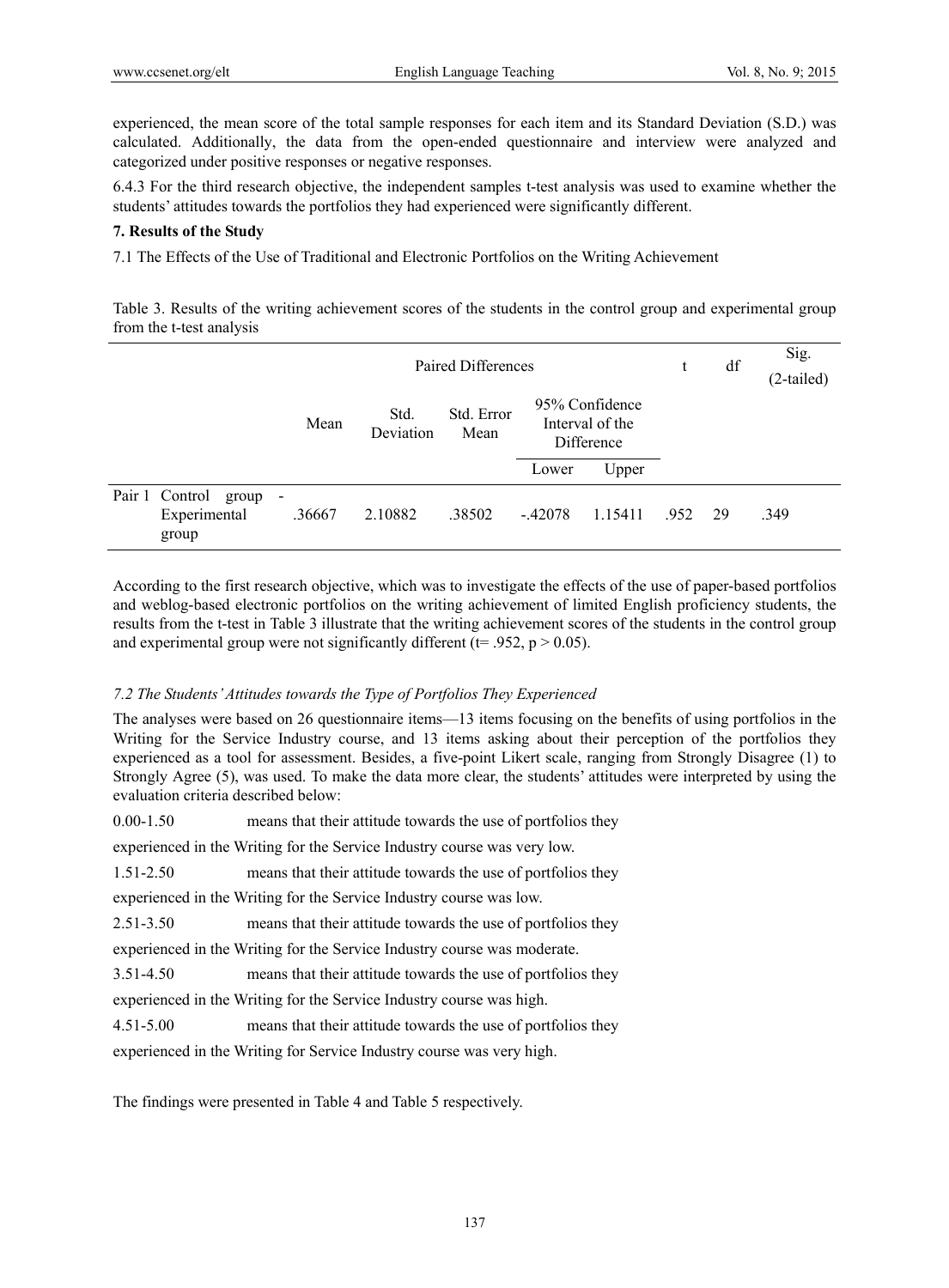|                                                                                                               |      | Paper-based portfolios |              | Weblog-based electronic |      |              |  |
|---------------------------------------------------------------------------------------------------------------|------|------------------------|--------------|-------------------------|------|--------------|--|
| <b>Statement</b>                                                                                              |      |                        |              | portfolios              |      |              |  |
|                                                                                                               | M    | S.D.                   | Meaning      | M                       | S.D. | Meaning      |  |
| The use of portfolios is useful when applied<br>$1_{-}$<br>in the writing course.                             | 4.50 | 0.65                   | High         | 4.43                    | 0.76 | High         |  |
| The use of portfolios makes the writing<br>$2_{-}$<br>course more interesting.                                | 4.15 | 0.67                   | High         | 4.36                    | 0.63 | High         |  |
| The use of portfolios is convenient for<br>3.<br>submitting writing assignments that cover<br>several drafts. | 4.04 | 0.72                   | High         | 4.64                    | 0.50 | Very<br>high |  |
| $\overline{4}$ . It is convenient to give and receive feedback<br>from peers and teachers.                    | 4.15 | 0.73                   | High         | 4.43                    | 0.51 | High         |  |
| The use of portfolios encourages me to<br>$5_{-}$<br>engage in my own learning.                               | 3.86 | 0.77                   | High         | 3.92                    | 0.84 | High         |  |
| 6. I have fun developing my portfolios.                                                                       | 4.04 | 1.15                   | High         | 4.21                    | 0.58 | High         |  |
| 7. I pay more attention to the writing course<br>than usual when using portfolios.                            | 3.81 | 0.90                   | High         | 4.14                    | 0.66 | High         |  |
| 8. The use of portfolios increases my learning<br>engagement out of class time.                               | 4.00 | 0.96                   | High         | 4.12                    | 0.82 | High         |  |
| 9. I am proud of my portfolio.                                                                                | 4.23 | 0.91                   | High         | 4.50                    | 0.71 | High         |  |
| The use of portfolios encourages me to use<br>10.<br>my creativity.                                           | 4.29 | 0.61                   | High         | 4.31                    | 0.84 | High         |  |
| The use of portfolios can represent my real<br>11.<br>self-image and identity.                                | 4.00 | 0.78                   | High         | 4.08                    | 0.89 | High         |  |
| The use of portfolios encourages me to<br>12.<br>take part in my own learning.                                | 4.04 | 0.77                   | High         | 4.36                    | 0.50 | High         |  |
| The use of portfolios increases my feeling<br>13.<br>of work responsibility.                                  | 4.57 | 0.51                   | Very<br>high | 4.54                    | 0.65 | Very<br>High |  |

Table 4. The students' attitudes towards the benefits of using paper-based portfolios and weblog-based electronic portfolios for learning in the writing course

According to Table 4, it would appear that the students in both groups had highly positive attitudes towards the type of portfolios they experienced in the writing class, as the mean scores of all the items in the paper-based and weblog-based electronic portfolios were high, ranging from 3.81-4.57 and 3.92-4.64 respectively. The students using the paper-based portfolios highly agreed that the portfolios could increase their feeling of work responsibility (item13, mean = 4.57), the use of portfolios was useful (item 1, mean = 4.50), and it encouraged them to use their creativity (item 10, mean  $= 4.29$ ). Similarly, the students in the weblog-based electronic portfolio group highly agreed that the use of portfolios was convenient for submitting writing assignments (item 3, mean = 4.64), the portfolios could increase their feeling of work responsibility (item 13, mean = 4.54), and they were also proud of their portfolios (item 9, mean= 4.50).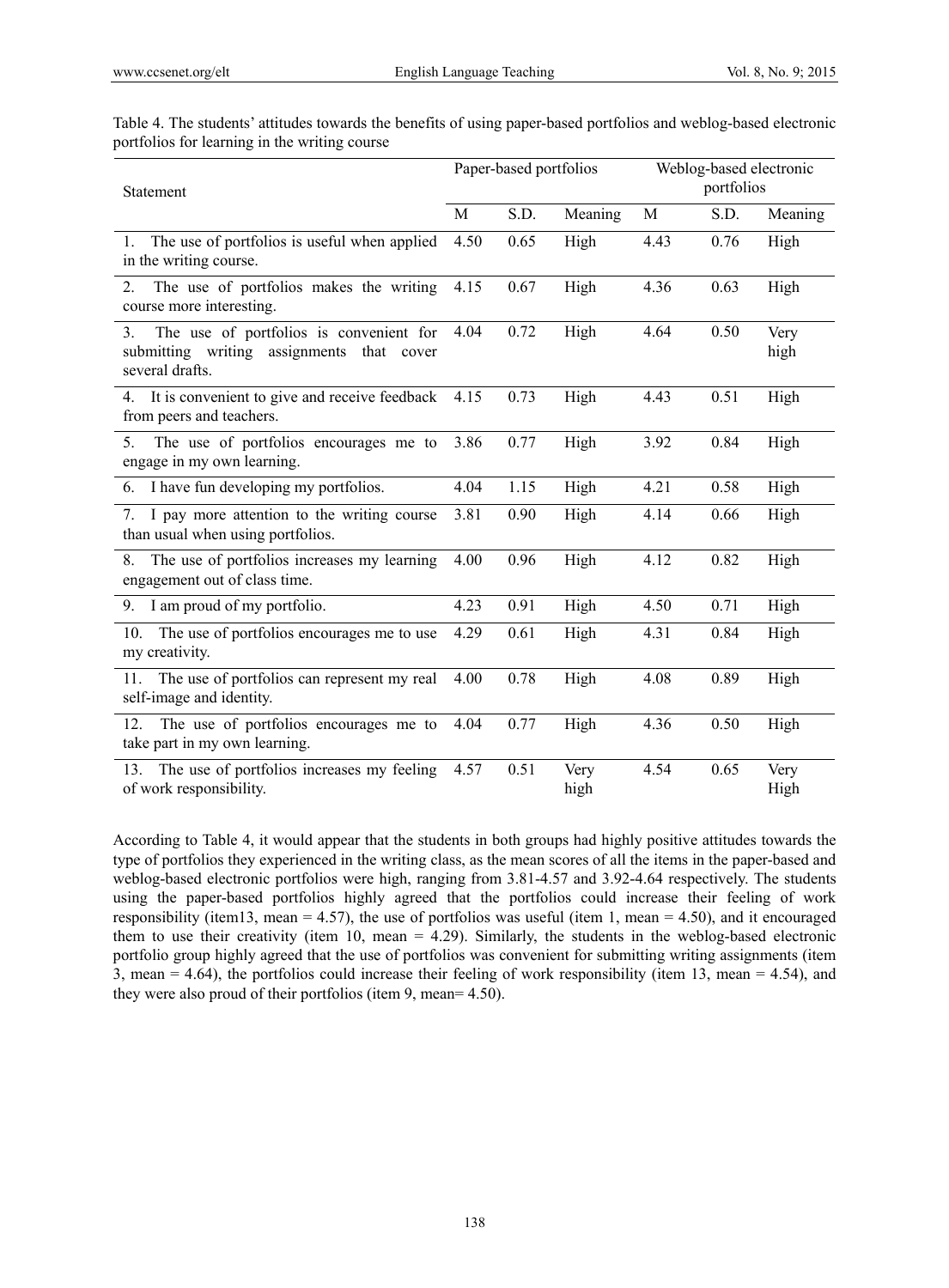| <b>Statement</b>                                                                                                                     |      | Paper-based portfolios |          |      | Weblog-based electronic<br>portfolios |         |  |
|--------------------------------------------------------------------------------------------------------------------------------------|------|------------------------|----------|------|---------------------------------------|---------|--|
|                                                                                                                                      | M    | S.D.                   | Meaning  | M    | S.D                                   | Meaning |  |
| The use of portfolios encourages me to<br>1.<br>assess my own learning progress, weaknesses,<br>and strengths throughout the course. | 4.15 | 0.54                   | High     | 4.29 | 0.73                                  | High    |  |
| 2. I think that the use of portfolio assessment<br>should be used in other subjects as well.                                         | 3.29 | 1.38                   | Moderate | 3.85 | 1.19                                  | High    |  |
| The portfolio-based assessment can reliably<br>$3_{-}$<br>assess my learning achievement.                                            | 4.07 | 0.83                   | High     | 4.12 | 0.77                                  | High    |  |
| 4. I prefer testing to portfolio assessment.                                                                                         | 2.21 | 1.31                   | Low      | 2.23 | 1.39                                  | Low     |  |
| 5. The use of portfolios reflects what I have<br>learned from the writing class.                                                     | 4.29 | 0.47                   | High     | 4.19 | 0.49                                  | High    |  |
| The clear goals and scoring rubric of the<br>6.<br>portfolios help me to be determined in my<br>learning.                            | 3.86 | 0.66                   | High     | 3.81 | 0.75                                  | High    |  |
| 7. The use of portfolios helps me evaluate my<br>learning.                                                                           | 4.14 | 0.36                   | High     | 4.31 | 0.55                                  | High    |  |
| I think that the use of portfolios for<br>8.<br>assessment in the writing course is fair.                                            | 4.07 | 0.47                   | High     | 4.19 | 0.80                                  | High    |  |
| The writing class would be more fun if<br>9.<br>testing were solely used for the<br>course<br>assessment.                            | 1.93 | 1.27                   | Low      | 2.15 | 1.29                                  | Low     |  |
| 10. I think that the use of portfolio assessment<br>should not be used in the writing course.                                        | 1.93 | 1.27                   | Low      | 1.77 | 0.99                                  | Low     |  |
| 11. I can see my learning development from<br>the use of portfolios.                                                                 | 4.07 | 0.73                   | High     | 4.19 | 0.80                                  | High    |  |
| 12. I feel pressured using portfolios because I<br>have to compare my work with that of other<br>friends.                            | 2.23 | 1.39                   | Low      | 2.21 | 1.31                                  | Low     |  |
| I can assess my strengths and weaknesses<br>13.<br>through the use of portfolios.                                                    | 4.14 | 0.53                   | High     | 4.19 | 0.85                                  | High    |  |

#### Table 5. Attitudes towards the use of the portfolios as a tool for assessment in the writing course

In Table 5, thirteen items reflecting the students' attitudes towards the use of portfolios as a tool for assessment are illustrated. The results showed that the students in both groups had highly positive attitudes, as the students believed that portfolios should be used in the writing course rather than focusing on the traditional testing method. The students in both groups highly agreed that the portfolio assessment helped them to assess their own learning progress, weakness, and strength throughout the course.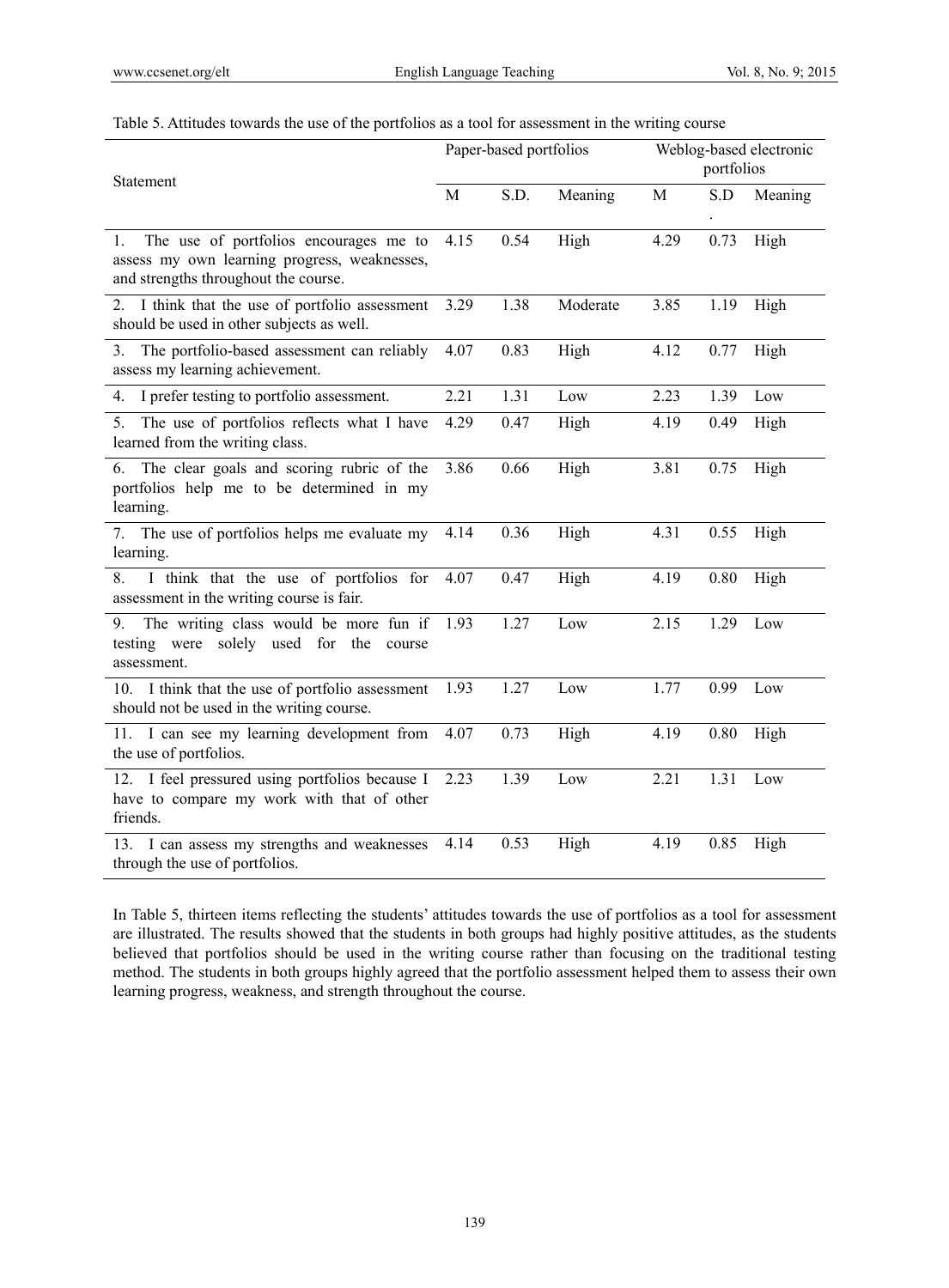*7.3 The Comparison of the Attitudes towards the Use of Portfolios by the Students in the Control Group and the Experimental Group* 

Table 6. Results of the attitudes towards of the students in the control group and experimental group from the t-test analysis

|             |                                           |                                           | Paired Differences |                       |                                                 |           |          | df  | Sig.<br>$(2-tailed)$ |
|-------------|-------------------------------------------|-------------------------------------------|--------------------|-----------------------|-------------------------------------------------|-----------|----------|-----|----------------------|
|             |                                           | Mean                                      | Std.<br>Deviation  | Std.<br>Error<br>Mean | 95% Confidence<br>Interval of the<br>Difference |           |          |     |                      |
|             |                                           |                                           |                    |                       | Lower                                           | Upper     |          |     |                      |
| *Pair 1     | Control<br>group<br>Experimental<br>group | $\overline{\phantom{a}}$<br>$-.18154$     | .18206             | .05050                | $-29156$                                        | $-.07152$ | $-3.595$ | -12 | .004                 |
| **Pair<br>2 | Control<br>group<br>Experimental<br>group | $\qquad \qquad \blacksquare$<br>$-.08615$ | .17952             | .04979                | $-.19463$                                       | .02233    | $-1.730$ | 12  | .109                 |

\* Pair 1 = Attitudes towards the benefits of using paper-based portfolios and weblog-based electronic portfolios for learning in the writing course.

\*\* Pair 2 = Attitudes towards the use of portfolios as a tool for assessment in the writing course.

The findings illustrate that the attitudes of the students towards the benefits of using paper-based portfolios and weblog-based electronic portfolios for learning in the writing course were significantly different ( $t=3.595$ ,  $p<$ 0.05) while the attitudes of the students toward the use of portfolios as a tool for assessment in the writing course were not significantly different ( $t = -1.730$ ,  $p > 0.05$ ).

## **8. Discussion**

8.1 Why is there no significant effect of the use of paper-based portfolios and weblog-based electronic portfolios on the writing achievement of limited English proficiency students?

No Impact on Learning the Different Delivery Modes

Although the advantages of electronic portfolios have been claimed by many studies, the results of this research found that after the experiment the students' writing ability in both groups was not significantly different. In other words, it could be said that the different modes of portfolio assessment did not yield different results in this study. Yang and Xu (2008) emphasized that any types of portfolios have a potential to foster the self-assessment and autonomy of learners. As mentioned in the literature review, the major difference of paper-based and weblog-based electronic portfolios is the mode of work collection, from paper to electronic mode, which can facilitate the learning and assessment process. Portfolios as an alternative assessment tool has its own value, as it fosters intrinsic motivation, responsibility, and ownership, promotes student-teacher interaction, individualizes learning and enriches the uniqueness of each student, provides tangible results of the students' work, facilitates critical thinking, self-assessment, and revision processes, offers chances for collaborative work, and allows assessment of multiple dimensions of language learning (Brown, 2004). Therefore, it is not surprising why differences in the students' scores in the two groups were not reported. The findings of the study also conform to previous research showing that the learning outcomes of students enrolled in web-based instruction and those attending traditional face-to-face classes were not significantly different (Aliweh, 2012; Frydenberg, 2007; Press, 2005). Carnevale (2001) also supported the idea that the delivery mode may not have an impact on the students' learning, but other important factors such as well-designed lessons, instructional methods, and what the students bring to the instructional situation may influence learning.

In this study, although the students' writing ability of the two groups was not significantly different, the average mean scores of the students in the weblog-based electronic portfolios were higher than those of the control group. These results are consistent with previous study conducted by the researcher in 2012 with engineering students in an EAP writing course. The study found that the high, moderate, and low ability students using the electronic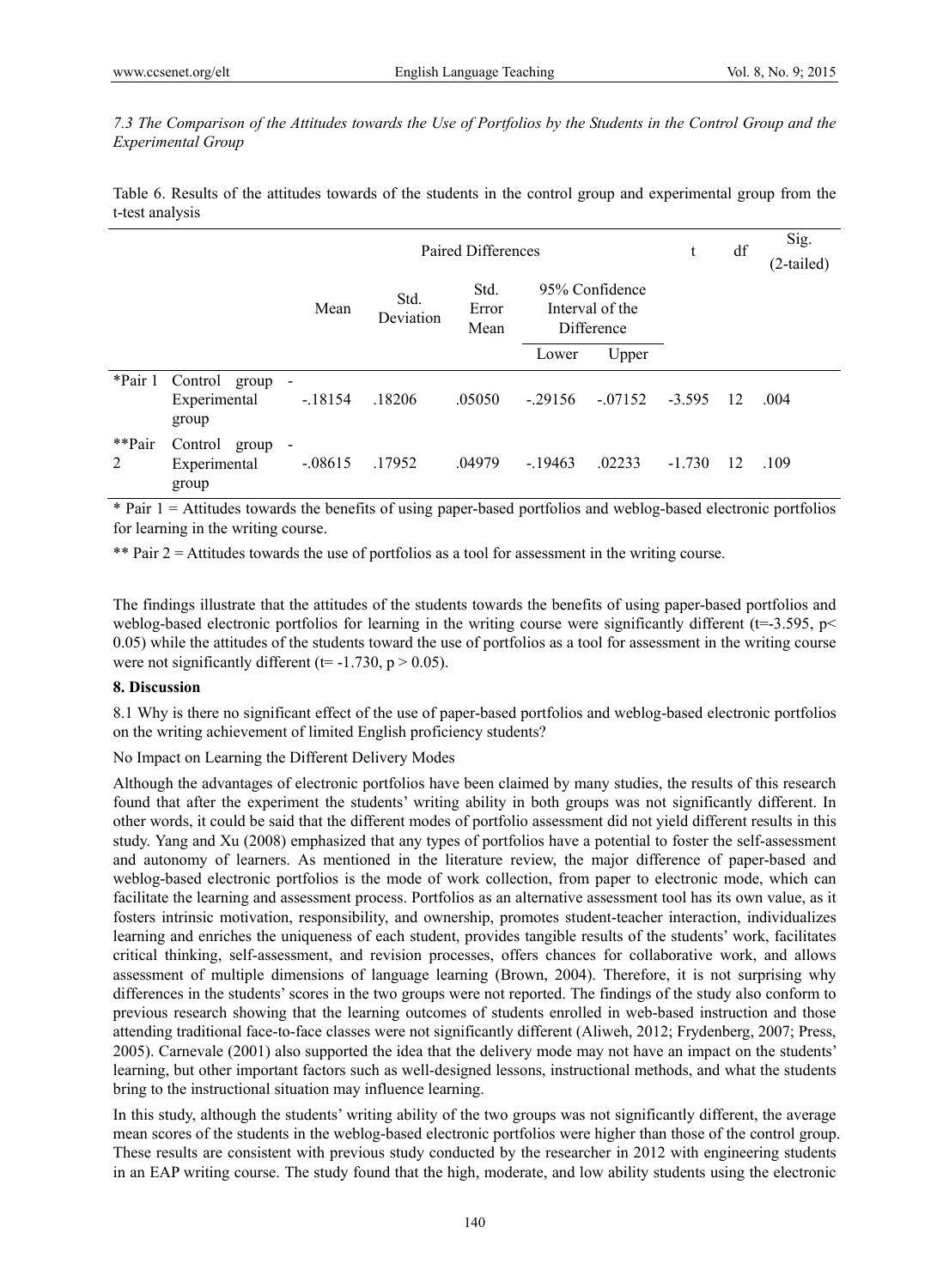portfolio significantly gained higher scores. Furthermore, the students in the experimental group wrote longer writing reflections than the students in the other group. The final reflection confirms that the students elaborate their thoughts, are self-directed, and regulate themselves more than in the other group. They could identify their weakness and strengths effortlessly. The results from the interview showed that the students using electronic portfolios seemed to have a greater sense of pride and satisfaction. The distinguishing benefits of the weblog-based electronic portfolios for both teacher and students in this research were that it was easier to submit the portfolios, provide feedback, and provide formative assessment. However, problems of plagiarism were also found in the first few assignments, and writing instructors should make the students aware of the possible penalty and punishment that result when they imitate someone else's work.

However, the results of this study should be carefully considered concerning one important factor that might have affected it; that is, extraneous variables are possible when engaging in online activities, and this possibly impacted the students' writing performance (Phipps & Merisotis, 1999). Lockee (2001) suggested that as online learning is a very complex process, researchers should analyze and consider many important variables that might impact learning, such as cognitive styles, learning styles, teaching strategies, and teaching methodologies. However, these variables are the least controllable in a research design that focuses on the use of integrated technology in learning (Felix, 2001). In this study, the uncontrollable variable was computer accessibility at home for the students in the control group, and they may have used the computer to search information. In contrast, some students in the weblog-based electronic portfolio group said that they had to do their writing assignments at an Internet café since they did not have the Internet at home. Therefore, significantly different scores of the two groups were not reported.

8.2 Why do the students in both groups have positive attitudes towards the types of portfolios they experienced?

New ways of English language learning and assessment experiences

Regardless of the types of portfolios, the students in the control group and the experimental group had positive attitudes towards the use of portfolio assessment in the Writing for the Service Industry course. This may be due to the fact that portfolio assessment is a new learning experience for EFL students. As the portfolio in this study was used for both learning and assessment, most of the students in both groups highly agreed with its benefits, which was to enhance their learning, to allow them to monitor their own learning progress, and reflect on what they have learnt in the course. Previous research argued that limited English proficiency students seem to have fewer metacognitive strategies, and that portfolios may encourage them to plan, monitor, and organize their learning more effectively. Therefore, the students' English ability improves gradually as they learn how to manage their own learning.

The use of portfolios for language learning also changes the classroom atmosphere to be a more dynamic learning environment that urges students to shift their role from passive learners to active learners. From the students' perspectives, the interview showed that this new learning experience was full of excitement, joy, and fun, and it was definitely different from their previous English learning experience. This conforms to the affective filter hypothesis, which suggests that learners that are bored, unmotivated, unconfident, fearful, or stressed tend to have less success in second language learning (Krashen, 1988).

However, some characteristics of weblog-based electronic portfolios seem to better facilitate the students' learning process and the teacher-student interaction, for example, with the non-restriction of time and place in accessing the portfolio content. Additionally, the results of the interview and the reflection writing supported the idea that the students in the weblog-based electronic portfolio group tended to have a stronger feeling of pride, a greater sense of ownership, more confidence in their computer literacy skills, and were more competitive in improving their work as they could easily access other classmates' electronic portfolios. Furthermore, the students wrote their reflections two or three times longer compared to the control group, and they definitely had more engagement and interaction out of the classroom. Interestingly enough, many students said that their weblog-based electronic portfolios can be used as a good reference for their job application, and they can consult them when they have to write business letters in their future career. However, the only negative comment of the weblog-based electronic portfolio group was from a few students complaining about poor Internet accessibility, so they sometimes had to do their assignments at an Internet café. Additionally, the weblog site was considered a problem for some students in the experimental group since they were not familiar with the weblog platform or application even though a training session was implemented at the beginning of the class.

Concerning the use of portfolios as an alternative form of assessment, the course assessment did not rely on a midterm or final examination, but on the students' portfolios and aspects of their use, including collections of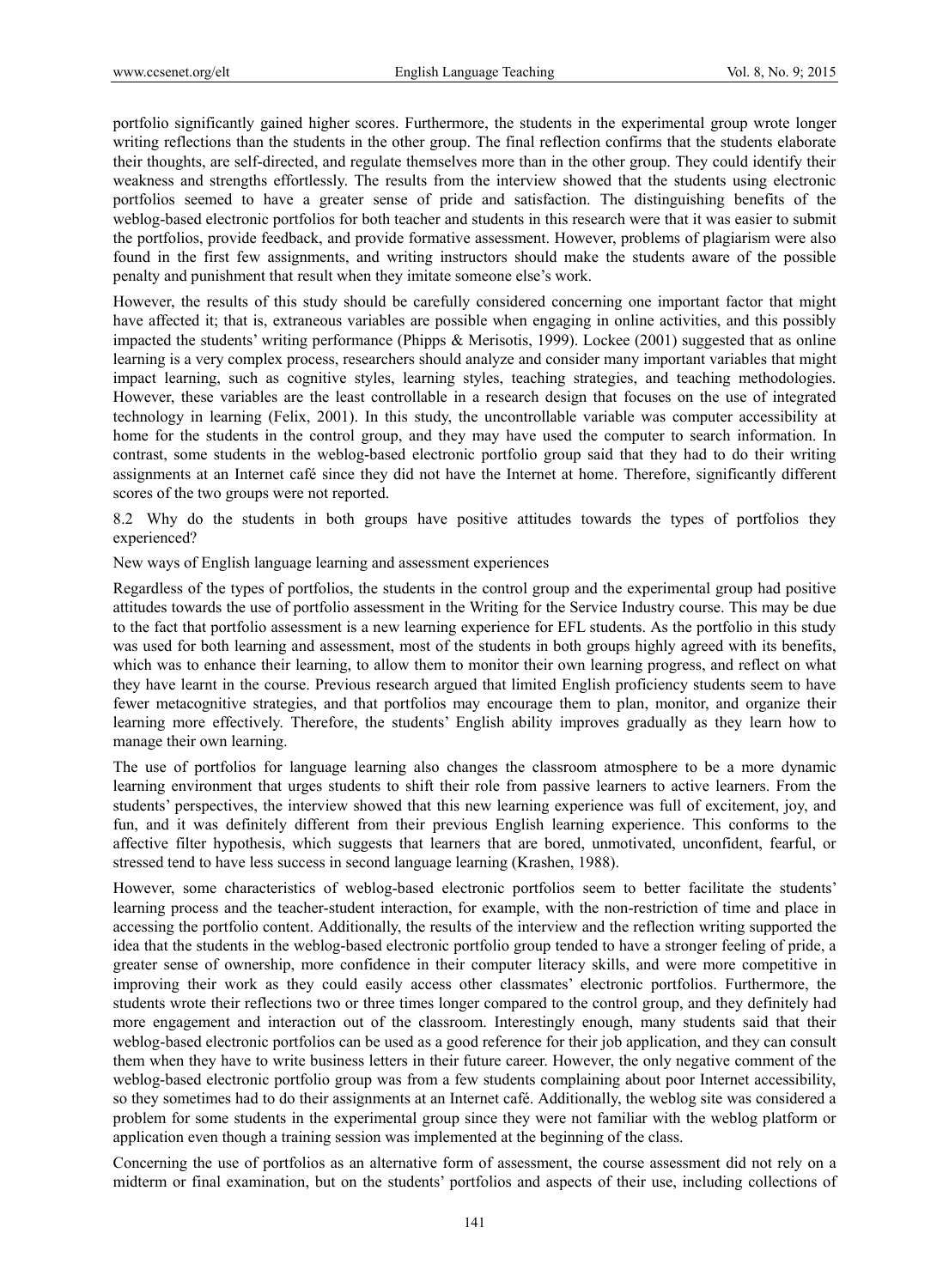their writing assignments, the quality of peer feedback, the revision of writing tasks according to their friends' and teacher's comments, self-assessment, and writing reflection. This new assessment seems to be beneficial for limited proficiency students, as both formative and summative assessments are meaningfully applied. Evidence received from the ongoing assessment of students of limited English ability would be very useful for a teacher in terms of adapting or revising the lessons to suit the students' learning progress.

From the teacher's perspective, as the researcher played the role of teacher in this study, it would appear that the weblog-based electronic portfolios were more convenient than the traditional paper-based portfolios in various aspects, as mentioned in the literature review, especially the levels of teacher-student interactions and the non-restriction of place and time. This was due to the fact that the Writing for the Service Industry course was a 3-credit required course for second year hotel and tourism students at the Prachinburi campus, located 136 km from Bangkok. In other words, the teacher had to commute to the Prachinburi campus once a week, so the students in the control group and the experiment group met the teacher only during the class time or 3 hours a week. This meant that the opportunity for face-to-face consultation and interaction was limited. Hence, deployment of communication technology in the class would have been considerably useful in this case. However, it is worth noting that in order to avoid the extraneous variable in terms of the level of teacher interaction, the students in both control and experimental groups were only allowed to call the teacher if it was required.

To summarize, the students in the control group and experimental group had more or less the same positive attitudes towards the use of the type of portfolios they experienced. However, significant different results might have occurred if the students experienced both paper-based and weblog-based electronic portfolios. All in all, based on the results, it could be said that portfolio assessment matches the characteristics of limited English proficiency students.

#### **9. Pedagogical Implications**

Many courses in tertiary education have integrated computer technology in as a part of the instruction. It cannot be denied that technology skills and "soft" skills such as critical thinking and creative thinking are important and required in the 21<sup>st</sup> century. The journey of learning or the process of learning however is important as well as the learning outcomes. Portfolios for learning and assessment may be the right "medicine" to be prescribed to illustrate what their learning goals are, what the students learn, how well they learn, how far they have to reach their destination, what they should plan and do to attain their learning objectives, and to reflect their learning and evaluate their own learning journey.

In this study, regardless of the types of portfolios the students experienced, introducing portfolio assessment in a writing course for limited English proficiency students revealed promising results in various aspects, such as improving writing ability, evaluating their own learning, engaging in their learning both inside and outside the classroom, and gaining creative and critical thinking skills. These benefits are less likely to be found in a traditional teacher-centered class with examination-based assessment. Although the use of weblog-based electronic portfolios did not have a significantly different effect on the students' writing achievement scores, some significant advantages of integrating technology in language learning were offered, such as computer literacy skills, the frequency of student-student interaction, and the convenience of providing peer and teacher responses and work submission. However, technological problems such as Internet accessibility and lack of technology skills on the part of the students were of course unavoidable. Therefore, teachers should weigh the pros and cons of the type of the portfolio that is suitable to their teaching and learning context, and it is the teachers' responsibility to design how this learning tool is to be used and how to maximize its potentiality. It could be said that the success or failure of the use of portfolio assessment in a writing class may not depend on the type of portfolios a teacher uses, but it in fact depends on many other factors that should be taken into consideration, especially the teaching and learning contexts, the level of English proficiency of the students, their computer literacy skills, and Internet accessibility.

## **10. Conclusion**

In conclusion, the results of this study, both theoretically and practically, shed new light on the area of writing assessment and writing instruction. Although the writing achievement scores of the students in the control group and experimental group were not significantly different, it could be said that the use of portfolios, both traditional paper-based and electronic based types, can effective support for student learning, particularly as regards their positive attitude towards this alternative assessment and their own learning. However, the results of this study should be interpreted with caution, as different results would be yielded if the teaching and learning contexts were different.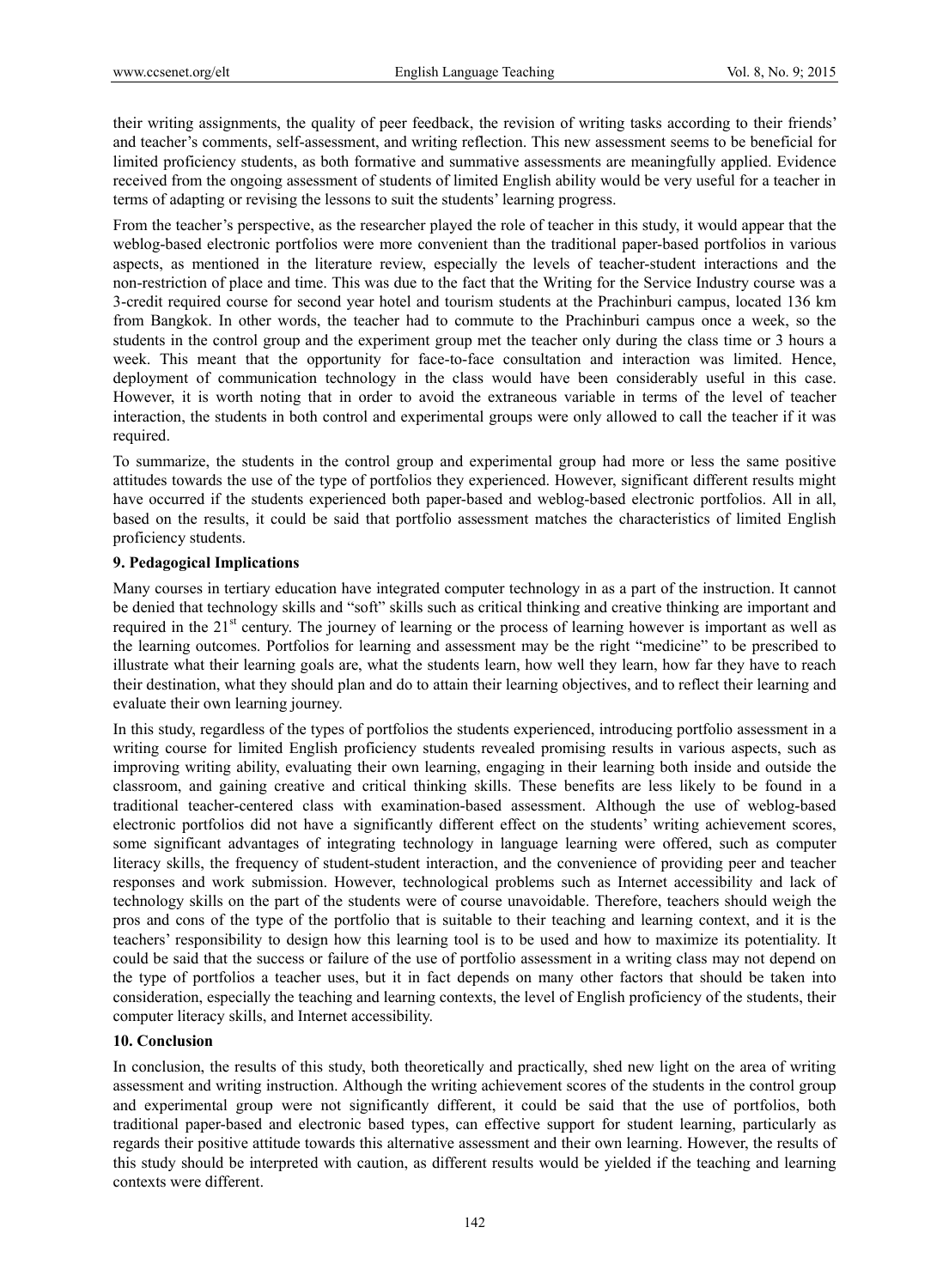#### **11. Recommendations for Writing Instructors and Further Research**

- 1) It is highly recommended that before implementing an unfamiliar new type of assessment in a class such as this one, students should have a crystal clear picture of portfolio assessment and its main purposes; that is, why it is implemented in the writing course. They should be trained in how to develop their personal portfolios, what documents should be collected and how, and how their portfolios are assessed at the beginning the class. However, teachers should be aware of the students' needs and preferences and degree of computer literacy as well.
- 2) Replication of the study is recommended for a longer period of time to strengthen the results, and further studies should be used with caution in terms of generalization if a small number of subjects is used. Further research should be conducted with students with different English proficiency in order to investigate whether they have different points of view.
- 3) Other factors that might affect the results of the study, such as gender, age, learning styles, learning strategies, apprehension regarding technology, computer literacy, and group integrity should be taken into consideration.
- 4) This research was conducted with undergraduate hotel and tourism students that had a limited English proficiency level, so it would be interesting to research the use of different types of portfolios in other ESP courses.

#### **Acknowledgements**

I would like to take this opportunity to show my sincere gratitude to the Faculty of Applied Arts, King Mongkut's University of Technology North Bangkok. Without its financial funding and support, this research would not have been conducted successfully.

#### **References**

- Abrenica, Y. (2009). *Electronic portfolios*. Retrieved December 26, 2008, from http://edweb.sdsu.edu/courses/edtec596r/students/Abrenica.html
- Abrami, P. C., & Barrett, H. (2005). Directions for research and development on electronic portfolios. *Canadian Journal of Learning and Technology, 31*(3), 1-15.
- Aliweh, A. M. (2012). The effect of electronic portfolios on promoting Egyptian EFL college students' writing competence and autonomy. *Asian EFL Journal, 13*(2), 90-133.
- Al, Kahtani, S. (1999). Electronic portfolios in ESL writing: An alternative approach. *Computer Assisted Language Learning, 12*(3), 261-68. http://dx.doi.org/10.1076/call.12.3.261.5711
- Babaee, M. (2012). E-portfolios in social media for facilitating language learning. *The Internat journal of Language, Culture, and Society*, 29-35.
- Babaee, M., & Tikoduadua, M. (2013). E-portfokios: A new trend in formative writing assessment. *International Journal of Modern Education Forum (IJMEF), 2*(2), 49-54.
- Barrett, H. (2000). Create your own electronic portfolio. *Learning and Leading With Technology, 27*(7), 14-21.
- Barrett, H. (2005). White paper: Researching electronic portfolios and learner engagement. Retrieved December 26, 2012, from http://electronicportfolios.org/reflect/whitepaper.pdf
- Barrett, H. (2006). Using electronic portfolios for classroom assessment. *Connected Newsletter, 14*(2), 4-6.
- Blake, I. I. Bachman, K., Frys, M., Holbert, P., Ivan, T., & Sellitto, P. (1995). A portfolio-based assessment model for teachers: Encouraging professional growth. *NASSP Bulletin, 79*(573), 37-46. http://dx.doi.org/10.1177/019263659507957307
- Brown, H. D. (2004). *Language assessment: Principles and classroom practices*. White Plains, New York: Longman.
- Brown, D. J., & Hudson, T. (1998). The alternatives on language assessment.*Teachers of English to Speakers of Other Languages, 32*(4), 653-675. http://dx.doi.org/10.2307/3587999
- Campbell, M. I., & Schmidt, K. J. (2005). Polaris: An undergraduate online portfolio system that encourages personal reflection and career planning. *International Journal of Engineering Education*, 21(5), 931-942.
- Canada, M. (2002). Assessing e-folios in the on-line classes.*New Directions for Teaching and Learning, 91*, 69-75. http://dx.doi.org/10.1002/tl.68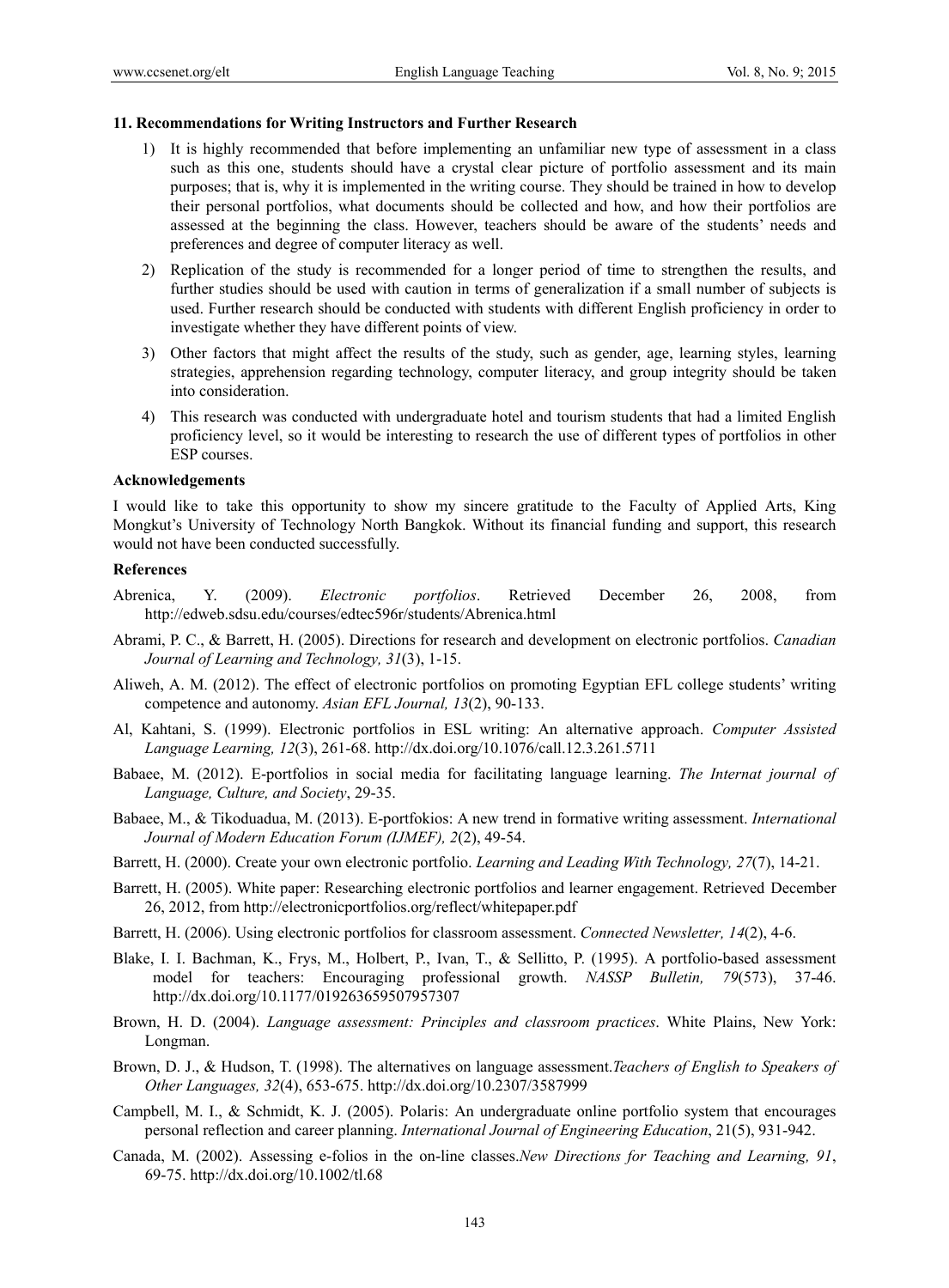Carnevale, D. (2001). Assessment takes center stage in online learning. *Chronicle of Higher Education*, 443.

- Chen, X. (2009). The problem and countermeasure of tourism English Education in vocational colleges. *Journal of Shandong University (Philosophy and Social Sciences), 21*, 212-215.
- Cooper, T., & Love, T. (2001).*"Online portfolios: issues of assessment and pedagogy"* In Australian Association for Research in Education conference papers. Retrieved July 29, 2012, from http://www.aare.edu.au/01pap/coo01346.htm
- DeFabio, R. (1993). *Characteristics of student performance as factors in portfolioassessment*. ERIC Document Reproduction Service No.ED 355 556.
- Ekbatani, G., & Pierson, H. (2000). *Learner-directed assessment in ESL.*Mahwah, NJ: Erlbaum.
- Esichaikul, R., & Baum, T. (1998). The case for government involvement in human resource development: A study of the Thai hotel industry. *Tourism Management, 19*(4), 359-370. http://dx.doi.org/10.1016/s0261-5177(98)00031-4
- Feez, S. (1998). *Text-based syllabus design.* Sydney, NSW, Australia: Macquarie University.
- Felix, U. (2001). *Beyond Babel: Language learning online*. Melbourne: Language Australia Ltd.
- Fraenkel, J. R., & Wallen, E. N. (2000)*.* How to design and evaluate research in education. New York: McGraw Hill.
- Frydenberg, J. (2007). Persistence in University Continuing Education Online Classes. *International Review of Research in Open Distance Learning, 8*(3), 56-64.
- Grabe, W., & Kaplan, R. B. (1996). *Theory & practice of writing*. London: Pearson Education.
- Hamp-Lyons, L., & Condon, W. (2000). *Assessing the portfolio: Principles for practice, theory, and research.* Cresskill: Hampton Press.
- Hyland, K. (2003). *Second language writing*. Cambridge: Cambridge University Press. http://dx.doi.org/10.1017/CBO9780511667251
- Hyland, K. (2007). Genre pedagogy: Language, literacy, and L2 Writing instruction. *Journal of Second Language Writing, 16*(3), 148-164. http://dx.doi.org/10.1016/j.jslw.2007.07.005
- Jamentz, K. (1994). Making sure that assessment improves performance. *Educational Leadership, 51*(6), 55-57.
- Krashen, S. (1988). *Second language acquisition and second language learning*. London: Prentice-Hall.
- Krejcie, R. V., & Morgan, D. W. (1970). Determining sample size for research activities. *Educational and Psychological Measurement, 30*, 607-610.
- Leong, A., & Li, J. (2012). A Study on English teaching improvement based on stakeholders' needs and wants: The case of the Faculty of International Tourism of the Macau University of Science and Technology (MUST). *Journal of Hospitality, Leisure, Sport & Tourism Education, 11*, 67-78. http://dx.doi.org/10.1016/j.jhlste.2012.02.011
- Lipton, R. B. (1997). Electronic student portfolios:A tool for performance-basedassessment (A pilot project in the Berks County Pennsylvania schools)*.* Doctoraldissertation, Nova Southeastern University. UMI Number: 9822205.
- Lockee, B. (2001). *What matters in judging distance teaching? The Chronicle of Higher Education.* Retrieved December 23, 2007 from http://chronicle.com/free/2001/02/200102210/uhtm
- Mitchel, R. (1992). Testing for learning: How new approaches to evaluation can improve American schools. Free Press, New York.
- Mohd, R. M. S., &Mohd, A. M. N. (2007). Malaysian University students' perceptions on the use of portfolio as an assessment tool in an ESL writing classroom. *MasalahPendidikan, 30*(2), 49-64.
- Paulson, F. L., Paulson, P. R., & Meyer, C. A. (1991). "What Makes a Portfolio a Portfolio?". *Educational Leadership, 58*(5), 60-63.
- Phipps, R., & Merisotis, J. (1999). *What is the difference? A review of contemporary research on the effectiveness of distance learning in higher education*. Retrieved December 23, 2007, from http://www.ihep.org/pubs/pdf/difference/pdf
- Press, L. (2005). *A Modular Web-based Introductory Course*. Retrieved September 10, 2008, from